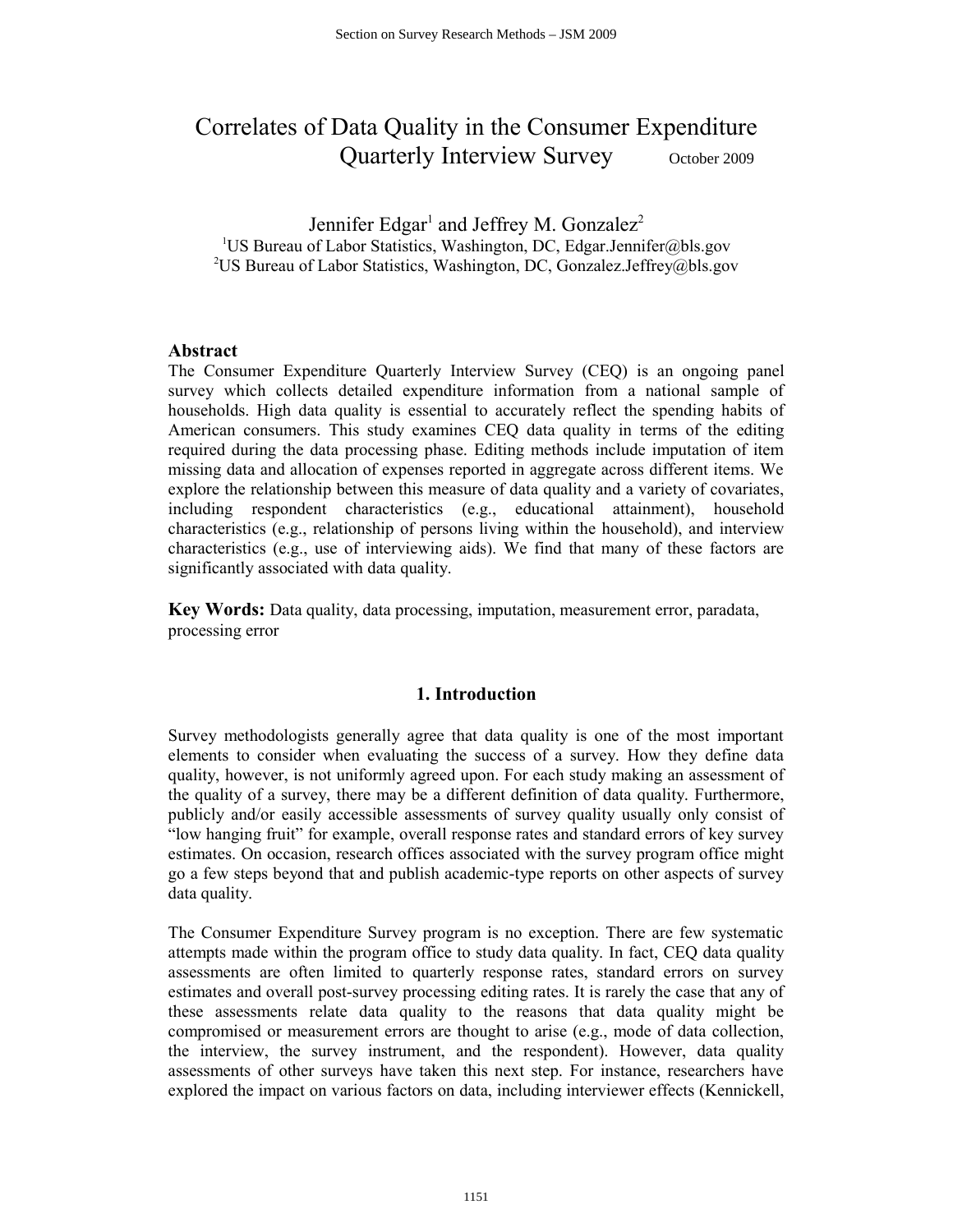2002), questionnaire design (Hess, et al., 2001), and reluctant reporters (Yan, et al., 2004), to name a few.

This study offers an additional perspective on the relationship between data quality and various interview and respondent characteristics. It identifies a set of characteristics of the sample unit, respondent, and interview that might be related to inadequate response. We believe that this is an important step in assuring an on-going effort to track data quality. In addition, by knowing which factors lead to high quality data, the CE survey program office can make informed decisions about the best ways to improve the overall quality of the existing survey.

### **1.1 The Consumer Expenditure Quarterly Interview Survey (CEQ)**

The CEQ collects information on the spending habits of American Consumers. The survey design is a rotating panel survey and is conducted quarterly over the course of thirteen months. Each respondent is asked a series of questions on a variety of expenditures. For the most part, the expenditures captured in the CEQ are those that can be expected to be recalled for a period of three months or longer and tend to be relatively large purchases, such as for automobiles, and recurrent expenses, such as utility bills. However, a few smaller expenditures, such as those for clothing, or less frequently occurring expenses, such as those for household appliances (e.g., toaster ovens), are collected. These data are important because they provide the basis for revising the weights and associated pricing samples for the Consumer Price Index (CPI), one of the nation's leading economic indicators. They also allow us to get a picture of a household's spending pattern (BLS *Handbook of Methods*, 2007).

US Census Bureau field staff capture the data using a computer-assisted personal interviewing (CAPI) survey instrument. Once the data are collected, they are transmitted to the national office for processing. This processing involves a series of reviews and edits. There are three major types of data adjustment routines that are performed during data processing aimed at improving the estimates derived from the CEQ. They are *imputation*, *allocation*, and *time adjustment*. Data imputation routines account for missing or invalid entries. Missing or invalid attributes or expenditures are imputed, or filled in with plausible values based on some model. Allocation routines are applied when respondents provide insufficient detail to meet tabulation requirements. For example, an allocation routine would be invoked when a respondent reports an expenditure amount for an aggregate group of items (e.g., spent \$100 on clothing), but cannot provide the costs of the specific items (e.g., bought one \$50 pair of pants and two \$25 shirts). The allocation routine would distribute the total amount of the expenditures for the combined report among the components of the report. Finally, time adjustment routines are used to classify expenditures by month, prior to aggregation of the data to calendar-year expenditures. Time adjustment will not be discussed further in this paper.

### **1.2 Theory on Data Quality**

There are two main paradigms for survey data quality. The first is usually referred to as the Total Survey Error (TSE) paradigm (Groves, et al., 2004). This perspective on data quality focuses on how at each stage of the survey process errors, either systematic or variable, can arise. The TSE paradigm generally consists of the following errors or error sources: coverage error, sampling error, nonresponse error, construct validity, measurement error, processing error, and post-survey adjustment error. Most relevant to the research presented here is measurement error. Measurement error is said to occur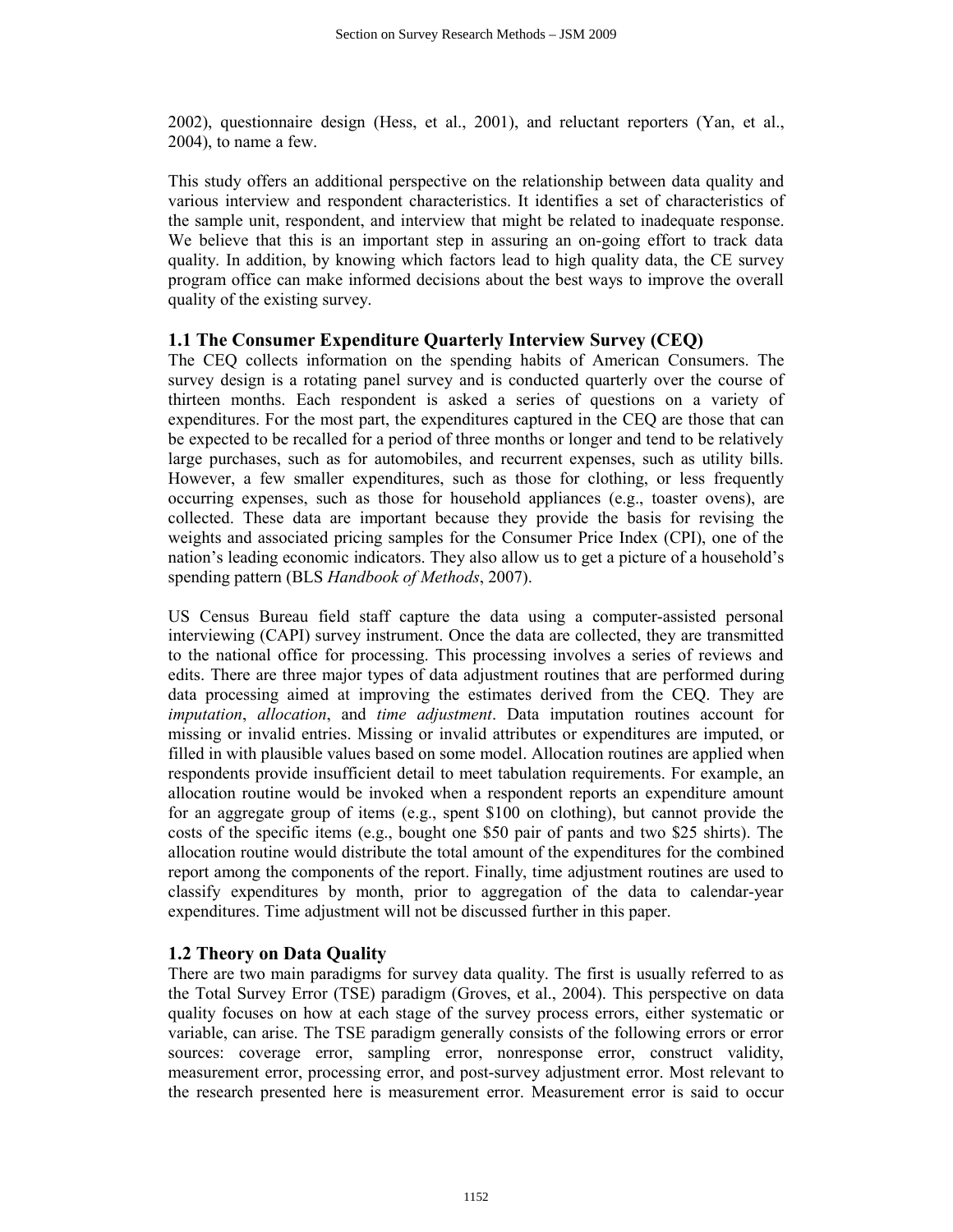when there is a mismatch between the response provided by the respondent and its corresponding "true" value. The reason for this error in measurement may be a consequence of the mode of data collection, the interviewer, the survey instrument (including the question wording), and/or the respondent. Definitions of each of the other sources of error can be found in Groves et al. (2004). In sum, the primary focus of this paradigm tends to be the accuracy of the survey estimates.

The second paradigm, often referred to as the Total Quality Management (TQM) paradigm, includes accuracy (and all the types of errors that comprise of accuracy) as a single dimension of data quality (Biemer and Lyberg, 2003). In addition, this paradigm draws on other dimensions of quality by incorporating a user's perspective. These dimensions include relevance, timeliness, coherence, interpretability, and accessibility (Brackstone, 1999). While it is important to recognize that accuracy is not the only important dimension or component of data quality, it is the primary focus of this research. We believe that assessing components of the accuracy dimension of data quality is an important first step in providing an overall comprehensive picture of data quality as it relates to the CEQ.

A complete assessment of survey data quality should include both quantitative and qualitative statements on each component of data quality from both frameworks; however, that type of assessment is beyond the scope of this research. We believe that this report would be subsumed in a more comprehensive evaluation of CEQ data quality, and acknowledge that examining other aspects of data quality is an essential next step in this research.

## **2. Methods**

## **2.1 Operational Definition of Data Quality**

As mentioned in the introduction, after the data are collected, they undergo a series of processing and edits. For the purposes of this study, data quality is defined, or operationalized, as whether an interview needed post-data collection processing in the form of imputation or allocation. Other metrics for data quality were considered, such as interview length, number of reports, interview mode, and use of respondent aids, but we determined that those are potential *indicators* of data quality, rather than *measures* of data quality. In other words, indicators are generally known to have an effect on the quality of the survey data, but by themselves do not measure data quality.

### **2.2 Data Creation**

We analyzed CEQ data collected during the time period April 2006 to March 2008 yielding a total of 85,440 completed interviews (observations). Each observation was treated as an independent interview despite some consumer units<sup>[1](#page-2-0)</sup> (CU) providing responses for up to four interviews. We excluded data from interview one from our

<span id="page-2-0"></span> $<sup>1</sup>$  A consumer is the unit for which expenditure reports are collected. It is defined as: "(1) all</sup> members of a particular housing unit who are related by blood, marriage, adoption, or some other legal arrangement, such as foster children; (2) a person living alone or sharing a household with others, or living as a roomer in a private home, lodging house, or in permanent living quarters, in a hotel or motel, but who is financially independent; or, (3) two or more unrelated persons living together who pool their income to make joint expenditure decisions. Students living in universitysponsored housing are also included in the sample as separate consumer units." (Bureau of Labor Statistics, US Department of Labor, *Handbook of Methods*, Chapter 16, April 2007 edition, Consumer Expenditures and Income)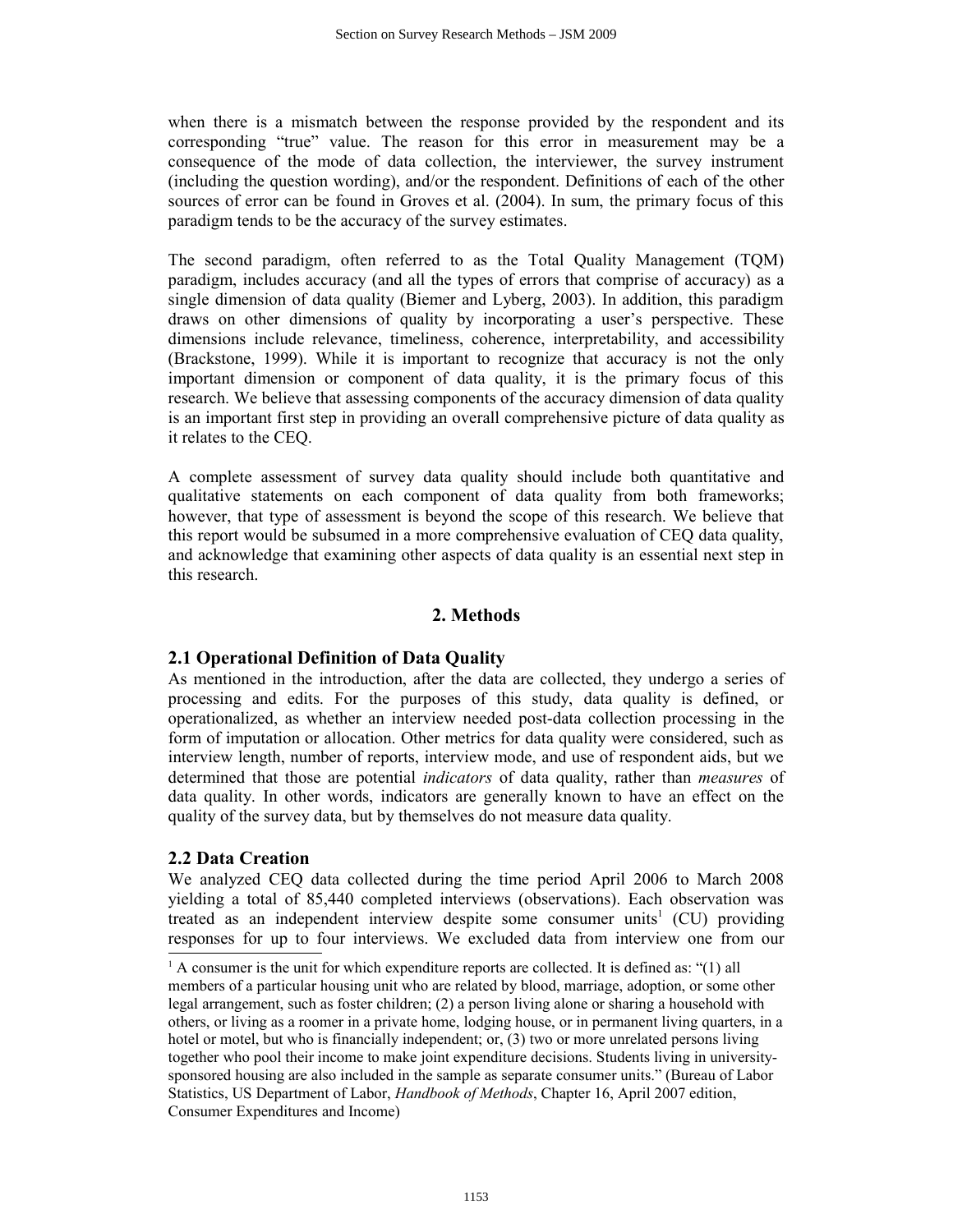analyses as these data are primarily used for inventory and bounding purposes and are not subjected to the same processing and review that data from interviews two through five are.

We identified thirty-six expenditure variables that represent the majority of expenses captured in the CEQ. These expenses vary in their frequency, salience, and amount and it should be noted that a CU may report expenses for all, some, or none of these expenditure. For each of these expenditure variables, a CU may have multiple reports for expenses. For instance, clothing expenses for persons age two or older are contained in a single variable, but each report is listed as a separate record (or row) in the data set; thus, all of these records are summarized so that in the final data set each record (row) represents one CU. However, to get an accurate assessment of whether any report by a CU was edited, each individual report was investigated. Once each report was assessed, we classified any CU as needing editing (i.e., providing data of poor quality) if any of its reports were edited during the processing and review stage of data collection.

### **2.3 Covariate Selection**

To address our primary research objective, the identification of factors associated with data quality, the characteristics of interest were classified into three categories – respondent-level, CU-level, and interview-level. The respondent-level covariates included a categorical version of age (under 35, 35 to 54, and 55 and older), education level (less than high school, high school graduate, some college or Associate's degree, and Bachelor's degree or higher), an indicator for Hispanic origin, primary language of the respondent (English or other), gender (male or female), and an indicator for whether or not the respondent had previously refused to complete the current interview. The CUlevel characteristics included family type, housing tenure (owner or renter), and Census region (Northeast, South, Midwest, and West). It is important to note that family type is a covariate that describes the relationships among the persons living together in a particular CU. In our analyses, this covariate had four levels – husband and wife only, a husband and/or wife with children, single consumers, and all other types. The interview-level covariates included an indicator for receipt of the advance letter, an indicator for bill usage during the reporting of utility expenditures, general record usage during the interview (mostly to always and occasionally to never), an indicator for whether the information book was used, and two mode (personal visit or telephone) variables – one for the mode in which the interview was completed and the second indicating the mode most often used during the collection process.

### **2.4 Inferential and Graphical Methods**

The characteristics within each of these categories were used to build separate logistic regression models in which each set of covariates was used to predict whether or not any of the reports given in a completed interview would need editing. Our hypothesis was that the prevalence of editing would significantly vary by these characteristics. Since this was an exploratory analysis, we identified factors commonly used in statistical assessments of data quality to include in each model, but did not hypothesize about the nature or direction of these relationships. The primary statistic used in these analyses was the adjusted odds ratio. The odds ratio is one commonly used statistic to assess the risk of a particular outcome occurring, and in our case the outcome of interest is poor data quality, as measured by the presence of edited reports in a completed interview.

To develop the final first-order logistic regression models for each set of covariates, we used a step-wise regression procedure. We used step-wise regression for two primary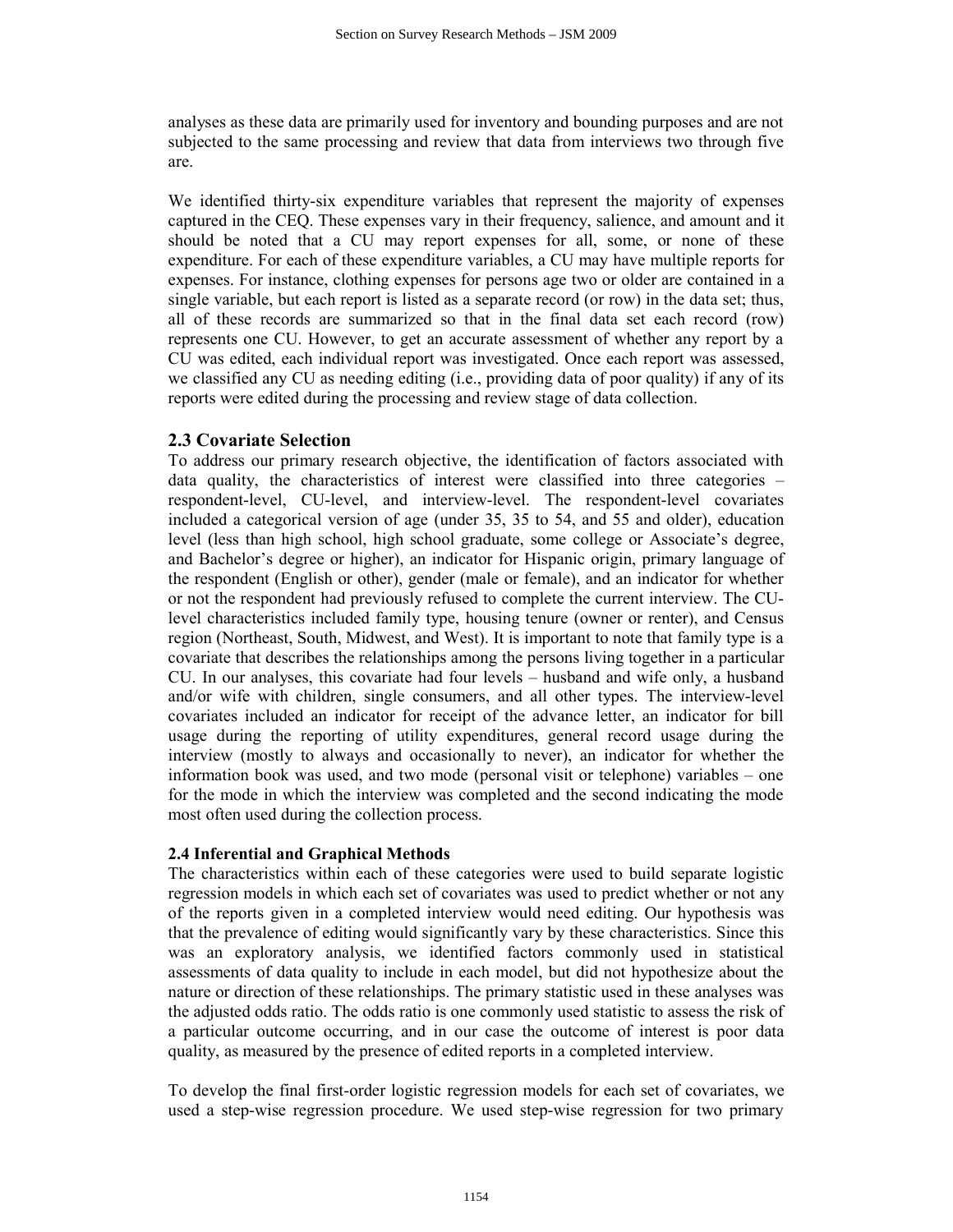reasons: (1) this research is meant to extract unknown information from the data (i.e., we are looking for things that may or may not have strong theoretical motivation); and, (2) this type of procedure holds advantages over other selection procedures in that a regressor can either enter or leave the model at each stage.

After final first-order logistic regression models were produced, we reconsidered each of the three models by including all of the first order terms as well as each covariate's interaction with the amount of expenditure reports made. The rationale for including this interaction was that the relationship between the specific characteristic and whether or not the completed interview needed editing may be impacted by the amount of expenditure reports a respondent provides. As in the first set of logistic regression models, we used a step-wise regression procedure to determine the final set of covariates in each model.

We produced a series of odds ratio plots for each of the characteristics. On the vertical axis is the odds ratio and on the horizontal axis is the count of expenditures reported. The solid black line represents the odds ratio for two levels of characteristic as a function of the count of expenditures reported during the interview. The dashed red lines on each side of the black line represent lower and upper 95% confidence bands. The dashed blue horizontal line is a reference line for a null association. Finally, the three dashed green horizontal lines (from left to right) represent the  $25<sup>th</sup>$ ,  $50<sup>th</sup>$ , and  $75<sup>th</sup>$  percentiles of the count of expenditures reported.

The lines displayed in the graphs for the odds ratios and lower and upper 95% confidence bands as a function of the count of expenditures reported were produced using the following procedure:

- 1. From each of the final regression models we estimated the odds ratio between two levels of a characteristic (as a function of the count of expenditures reported), which we denote as,  $\hat{\theta}_{A,B}$ , to be  $e^{\hat{\beta}_1 + \hat{\beta}_2 X}$ . The parameter estimate  $\hat{\beta}_1$ represents the estimated log odds ratio between two levels of the characteristic of interest, controlling for other factors in the model and  $\hat{\beta}_2$  represents the estimated effect due to the interaction with the count of expenditures reported. Finally, *X* denotes the count of expenditures reported.
- 2. Next, to find the estimated standard error associated with the estimated log odds ratio while accounting for the interaction term, we used the following<sup>[2](#page-4-0)</sup>:

a. 
$$
v(\hat{\beta}_1 + \hat{\beta}_2 X) = v(\hat{\beta}_1) + X^2 v(\hat{\beta}_2) + 2X \text{ cov}(\hat{\beta}_1, \hat{\beta}_2)
$$
  
\nb.  $se(\hat{\beta}_1 + \hat{\beta}_2 X) = v(\hat{\beta}_1 + \hat{\beta}_2 X)^{1/2}$ .

3. Thus, the lower and upper 95% confidence bands for  $\hat{\theta}_{A,B}$  become  $e^{\hat{\beta}_1+\hat{\beta}_2X\pm 1.96se\left(\hat{\beta}_1+\hat{\beta}_2X\right)}$  .

#### **3. Results**

<span id="page-4-0"></span><sup>&</sup>lt;sup>2</sup> Estimates of the individual variance and covariance terms can be obtained directly from the SAS output.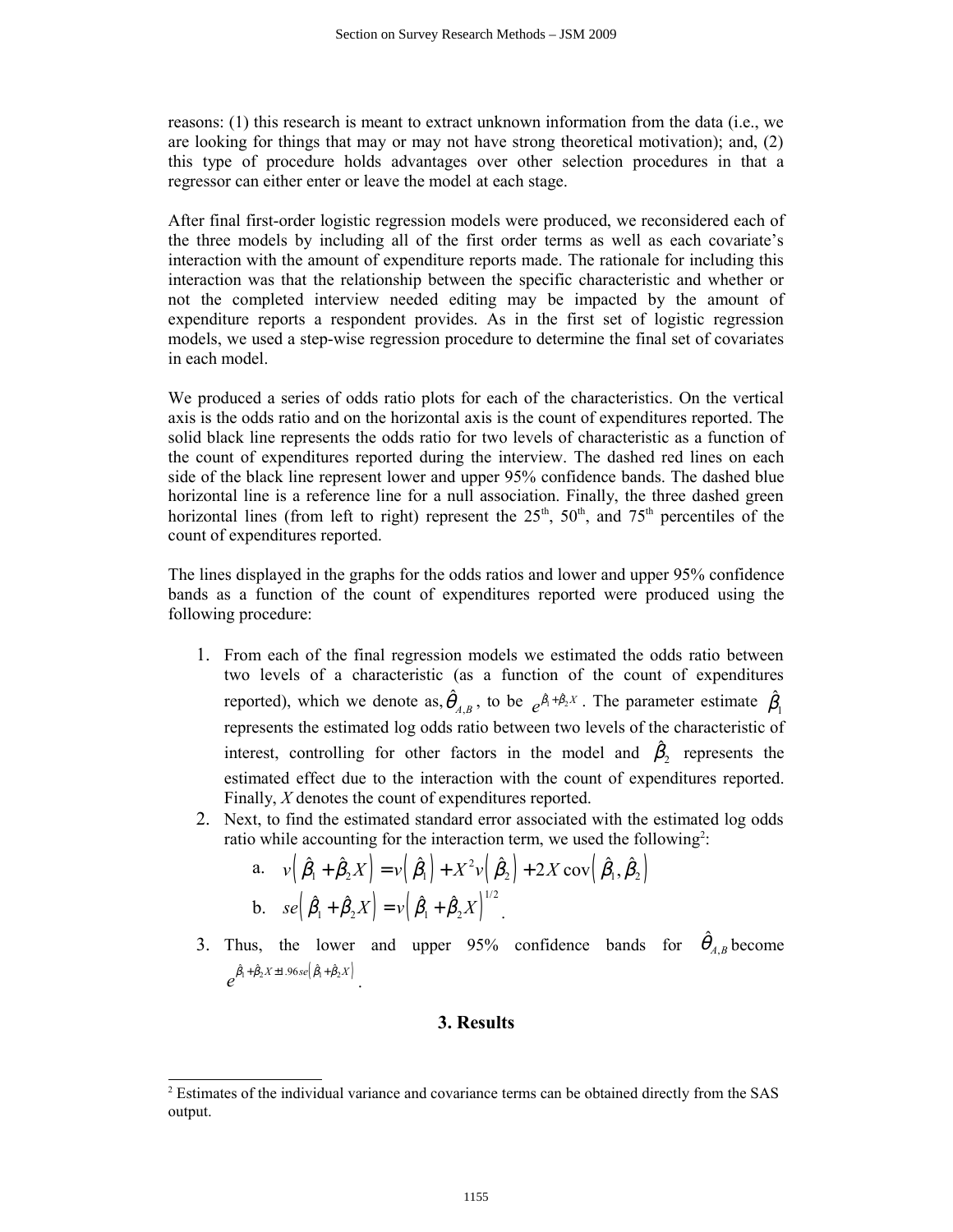In this section, we present descriptive statistics of the sample used in our analyses and abbreviated results and findings from the step-wise logistic regressions. The remaining results are available upon request from the authors.

#### **3.1 Overall Descriptive Statistics**

In Table 1, we present an overall description (based on the covariates identified in Section 2.3) of the sample we used in our analysis. To highlight a few of the findings, we see that a majority of respondents tend to be non-Hispanic, English speaking females who were not converted refusers. Most respondents acknowledged receiving the advance letter, but failed to use utility bills when reporting utility expenditures. Also, about twothirds of the completed interviews were conducted by a personal visit interview and over eighty percent of the completed interviews contained reports that were edited.

| <b>Respondent-Level Characteristics</b> |       |                                   |       |
|-----------------------------------------|-------|-----------------------------------|-------|
| Age $(%)$                               |       | Educational Attainment (%)        |       |
| Under 35                                | 22.85 | Less than high school             | 15.43 |
| 35-54                                   | 40.78 | High school graduate              | 25.35 |
| 55 and older                            | 36.36 | Some college                      | 30.69 |
| Sex $(%$                                |       | Bachelor's or higher              | 28.53 |
| Male                                    | 46.84 | Language (%)                      |       |
| Female                                  | 53.16 | English                           | 94.16 |
| Hispanic Origin (%)                     |       | Other                             | 5.84  |
| Hispanic                                | 12.21 | Converted Refusal (%)             |       |
| Non-Hispanic                            | 87.79 | Yes                               | 11.79 |
|                                         |       | N <sub>o</sub>                    | 88.21 |
| <b>CU-Level Characteristics</b>         |       |                                   |       |
| Census Region (%)                       |       | Family Type (%)                   |       |
| Northeast                               | 21.24 | Husband and wife only             | 21.45 |
| Midwest                                 | 22.11 | Husband and/or wife<br>w/children | 31.83 |
| West                                    | 25.41 | Other types                       | 18.34 |
| South                                   | 31.22 | Single consumers                  | 28.38 |
| Household Tenure (%)                    |       |                                   |       |
| Owner                                   | 67.06 |                                   |       |
| Renter                                  | 32.94 |                                   |       |
| <b>Interview Level</b>                  |       |                                   |       |
| Advance Letter (%)                      |       | Record Usage (%)                  |       |
| Yes                                     | 94.63 | Mostly to always                  | 40.82 |
| No                                      | 5.37  | Occasionally to never             | 59.18 |
| <b>Utility Bill Usage</b>               |       | Mode Most Used (%)                |       |
| Yes                                     | 26.21 | Personal visit                    | 64.28 |
| N <sub>o</sub>                          | 73.79 | Telephone                         | 35.72 |
| Infobook Usage                          |       | Mode (Final) $(%)$                |       |
| Yes                                     | 46.33 | Personal visit                    | 63.31 |
| N <sub>o</sub>                          | 53.67 | Telephone                         | 36.69 |
| <b>Data Quality</b>                     |       |                                   |       |
| Proportion of Edited Values (%)         |       |                                   |       |
| No editing performed                    | 18.43 |                                   |       |
| Any editing                             | 81.57 |                                   |       |

**Table 1:** Overall Descriptive Statistics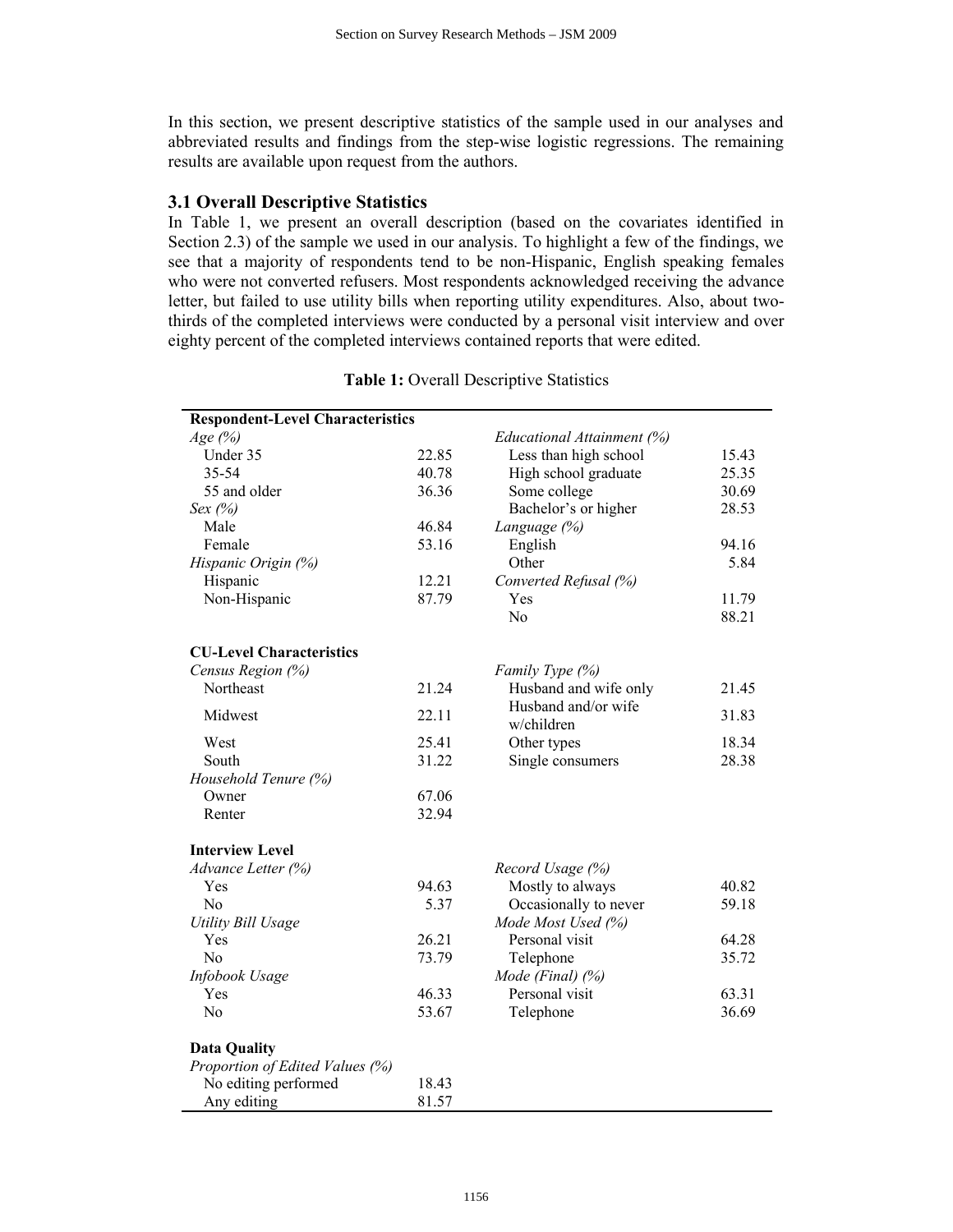### **3.2 First-Order Logistic Regression Models**

### *3.2.1 Respondent-Level Characteristics Model*

The first logistic regression model considered all of the first-order respondent-level characteristics. All covariates were retained in the regression model. Table 2 displays the adjusted odds ratios from this model as well as their lower and upper 95% confidence limits.

| <b>Table 2:</b> Adjusted Odds Ratios from the Respondent-Level |  |
|----------------------------------------------------------------|--|
| <b>Characteristics Model</b>                                   |  |
|                                                                |  |

| Comparison                             | <b>Estimate</b> | 95%  | 95%   |
|----------------------------------------|-----------------|------|-------|
|                                        |                 | LCL  | UCL   |
| Age                                    |                 |      |       |
| $35 - 54$ vs. Under 35                 | 1 24            | 1 20 | 1.28  |
| $55+$ vs. Under 35                     | 0.88            | 0.85 | 0.90  |
| Education                              |                 |      |       |
| High school vs. Less than high school  | 1.52            | 142  | 1.62  |
| Some college vs. Less than high school | 1.55            | 1.48 | 1.62  |
| BS or higher vs. Less than high school | 2.41            | 2.25 | 2.58  |
| Hispanic: No vs. Yes                   | 0.90            | 0.86 | 0.93  |
| Language: English vs. Other            | 1 1 1           | 1.05 | 1 1 7 |
| Converted refusal: No vs. Yes          | 0.90            | 0.87 | 0.93  |
| Sex: Male vs. Female                   | 0.96            | 0.94 | 0.98  |

The first logistic regression model considered all of the first-order respondent-level characteristics. All covariates were retained in the regression model. The results indicate non-Hispanic respondents have lower odds of needing editing than their Hispanic counterparts, adjusted for all other characteristics in the model. A similar trend was found for each of non-converted refusers, males, and respondents who completed the interview in a language other than English. There also seemed to be a slight gradient with respect to the effect of education on editing. In other words, as a respondent's level of education increased from not completing high school, he/she had higher odds of needing editing, adjusted for all other factors in the model. Finally, when respondents age 35 to 54 were compared to those under 35, they had higher odds of needing editing while the reverse trend was observed for those aged 55 and over, adjusted for all other covariates in the model.

#### *3.2.2 CU-Level Characteristics Model*

The second logistic regression considered all first-order CU-level characteristics. All covariates were retained in the regression model. The adjusted odds ratios for all statistically significant associations and their 95% confidence intervals from this model are presented in Table 3.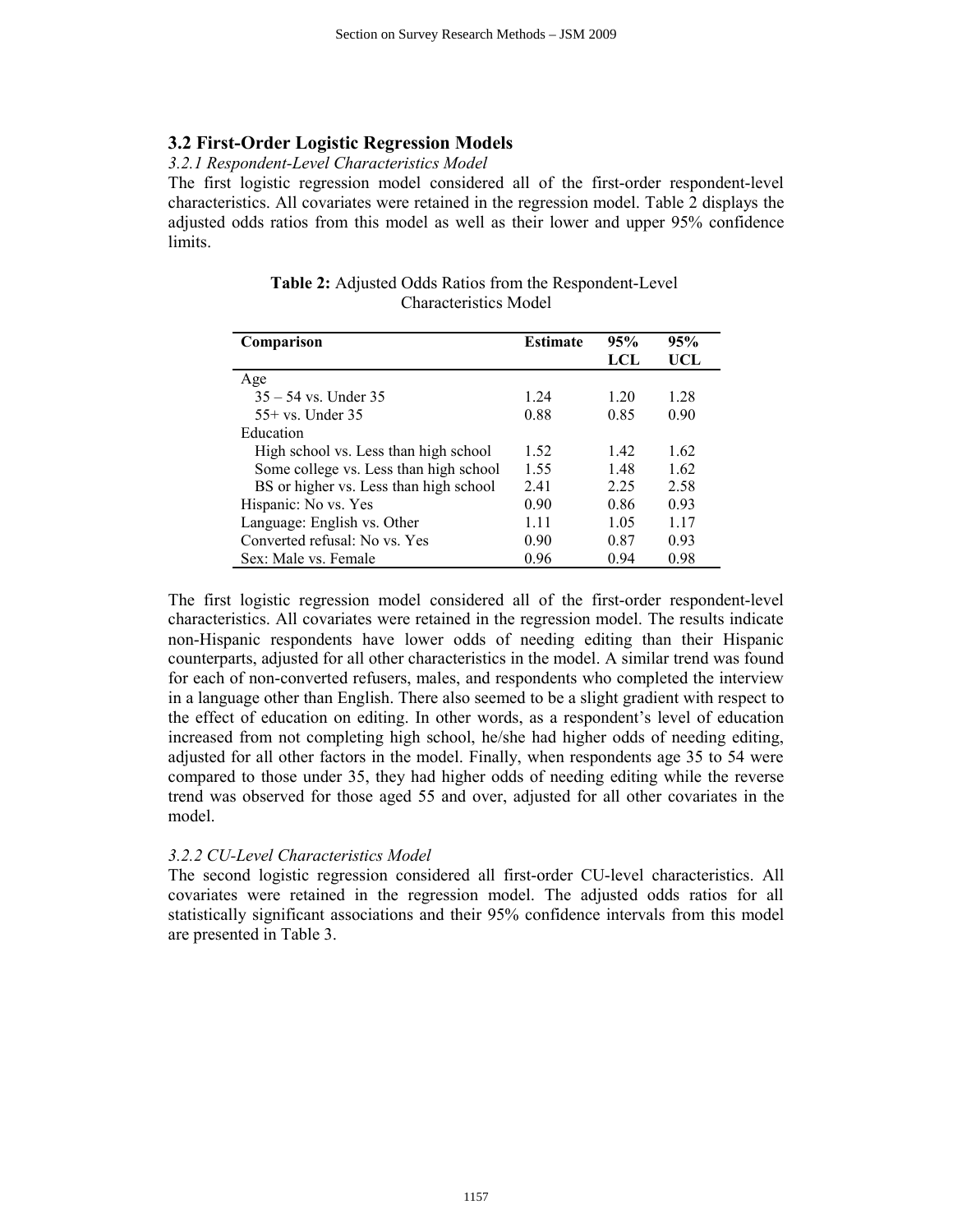| Comparison                                             | <b>Estimate</b> | 95%  | 95%  |
|--------------------------------------------------------|-----------------|------|------|
|                                                        |                 | LCL  | UCL  |
| Family type                                            |                 |      |      |
| Husband and wife only vs. Single consumers             | 0.92            | 0.89 | 0.96 |
| Husband and/or wife with children vs. Single consumers | 1.40            | 1.35 | 1.45 |
| Other types vs. Single consumers                       | 1.43            | 1.38 | 1.49 |
| Housing tenure: Owner vs. Renter                       | 1.61            | 1.58 | 1.65 |
| Census region                                          |                 |      |      |
| Midwest vs. West                                       | 1.18            | 1 14 | 1.22 |
| Northeast vs. West                                     | 0.93            | 0.90 | 0.96 |
| South vs. West                                         | 0.81            | 0.79 | 0.83 |

**Table 3:** Adjusted Odds Ratios from the CU-Level Characteristics Model

From the model, family type (a classification of the relationship among persons within the CU) appears to be a strong predictor of whether or not a completed interview will need editing. More specifically, when compared to single consumers, a CU with only a husband and wife had lower odds of needing editing, after controlling for other covariates in the model. The opposite association was observed the two other types of CUs when compared to single consumers. Another finding from this model was that CU members living in an owned housing unit had higher odds of needing editing than their renting counterparts, controlling for all other factors in the model. Finally, CUs located in the Northeast or South Census regions had lower odds of needing editing than those located in the West, while the opposite trend was observed for those in the Midwest, adjusting for other factors in the model.

#### *3.2.3 Interview-Level Characteristics Model*

The third logistic regression considered all first-order interview-level characteristics. Of all the characteristics considered only two were retained in the final regression model after the stepwise selection process. They were the final data collection mode and an indicator for the use of records during the interview process. The estimated adjusted odds ratios for these two factors are displayed in Table 4.

**Table 4:** Adjusted Odds Ratios from the Interview Characteristics Model

| Comparison                                               | <b>Estimate</b> | 95%<br>LCL. | 95%<br>UCL |
|----------------------------------------------------------|-----------------|-------------|------------|
| Final data collection mode: Personal visit vs. Telephone | 0.84            | 0.82        | 0.86       |
| Record usage: Mostly to always vs. Occasionally to never | 0.89            | 0.88        | 0.91       |

The results of this model suggest that interviews completed via a personal visit have lower odds of needing editing when compared to interviews completed via the telephone, controlling for record usage. Similarly, completed interviews in which records were mostly to always used had lower odds of needing editing than completed interviews in which records were only occasionally or never used, after adjusting for final data collection mode.

### **3.3 Interactions with Expenditure Reports**

*3.3.1 Respondent-Level Characteristics with Expenditure Count Interaction Model*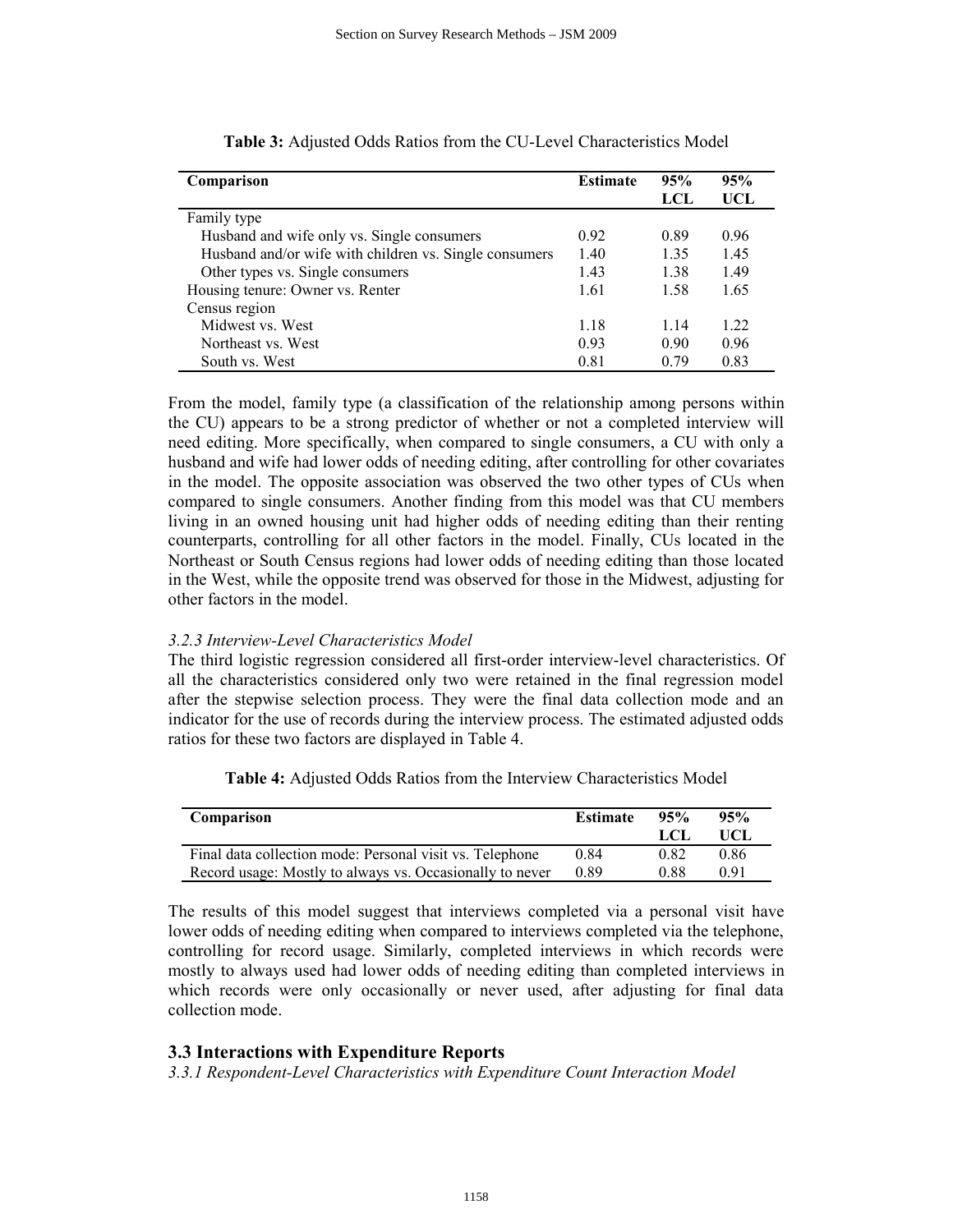The fourth model we considered included the first-order terms for all of the respondentlevel characteristics as well as each characteristic's interaction with the amount of expenditures reported. With the exception of the respondent's gender, all characteristics as well as their interaction terms were retained in the model. Only the first-order term for the respondent's gender remained in the final model. Since logistic regression parameter estimates are difficult to interpret in the presence of interactions, we graphically summarize a few of the key findings below.



**Figure 1:** Hispanic origin: No vs. Yes (left); Converted refusal: No vs. Yes (right)

The following trends were observed when comparing non-Hispanic respondents to Hispanic respondents. In general, as the count of expenditure items reported increased, the odds for needing editing among the non-Hispanic respondents decreased. Among respondents in the first quartile of expenditure reporting, there was little evidence, if any, of a statistically significant association. Beyond the first quartile of expenditure reporting; however, non-Hispanic respondents had lower odds of needing editing than Hispanic respondents. This association was statistically significant and the odds ratio decreased as the level of expenditure reporting increased.

The following trends were observed when comparing converted refusal respondents to non-converted refusal respondents. When comparing non-converted refusers to converted refusals, the odds ratio increased as the count of expenditures reported increased. The odds of expenditure reports needing editing was lower for non-converted refusers than it was for converted refusers. This trend was statistically significant for respondents reporting fewer than about fifty items. For respondents with more than fifty expenditure reports, there was no evidence of an association between converted refusal status and expenditure reports needing editing.

### *3.3.2 CU-Level Characteristics with Expenditure Count Interaction Model*

The fifth model that we considered included all first-order terms for the CU-level characteristics as well as each term's interaction with the count of expenditures. After the stepwise logistic regression was performed, all covariates and their interactions remained in the model. An interesting finding regarding family type is presented in Figure 2.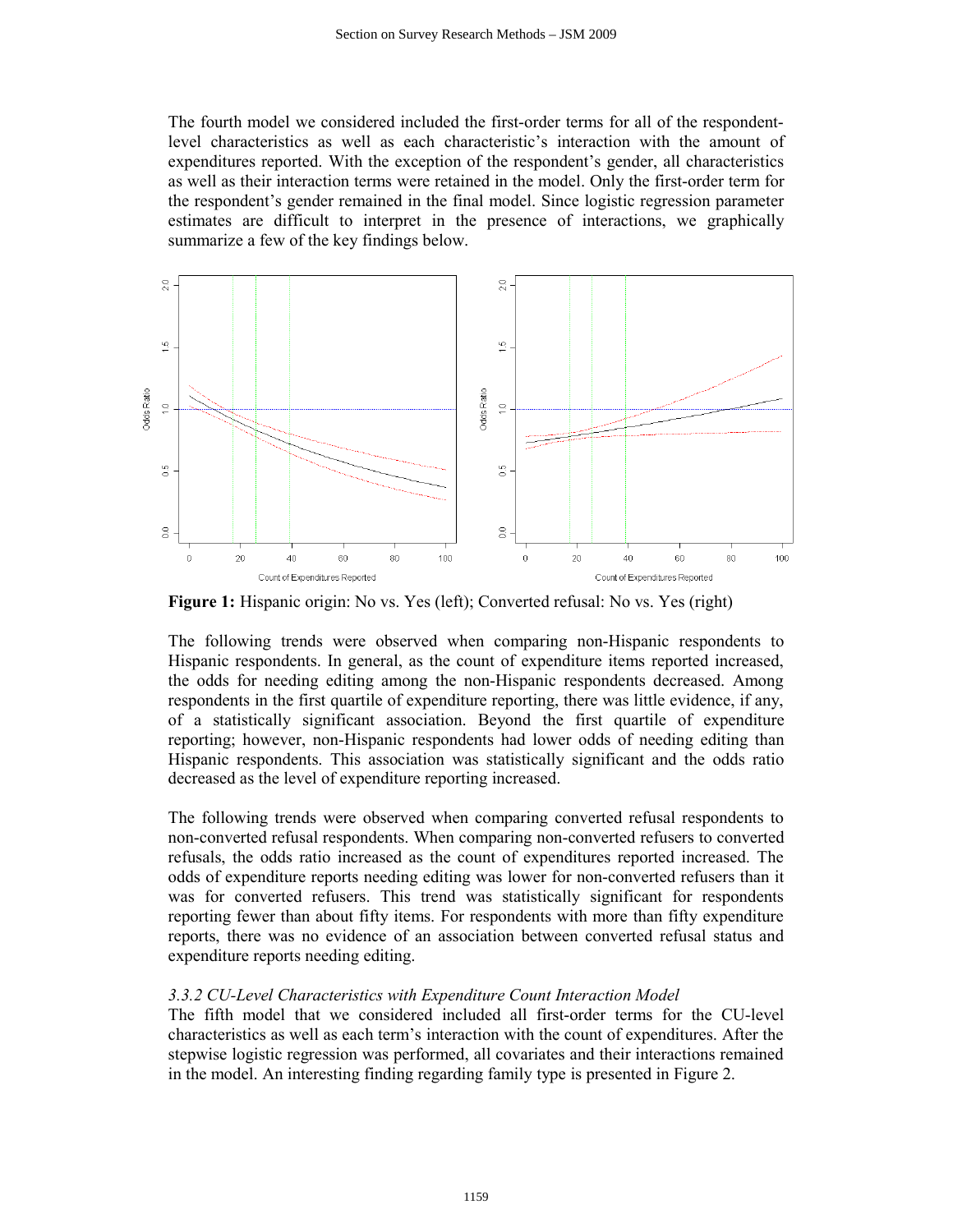

**Figure 2:** Family type (from left to right): Husband and wife only vs. Single consumers; Husband and/or wife with children vs. Single consumers; Other types vs. Single consumers

The following trends were observed for family type. When respondents from husband and wife CUs were compared to single CU respondents, the odds of needing editing on their reports decreased as the count of expenditure reports increased. Across all levels of expenditure reporting, the odds of needing editing was lower (and statistically significant) for respondents from husband and wife only CUs when compared to single CU respondents.

When comparing respondents from husband and/or wife with children CUs to single CU respondents, we again observed a decreasing odds ratio as the count of expenditure reports increased. However, for respondents in below the third quartile of expenditure reporting, the odds of needing editing was higher for respondents in husband and/or wife with children CUs when compared to respondents in single-person CUs. Beyond the third quartile, there was no evidence of a statistically significant association.

When comparing all other types of CUs to single-person CUs, the odds ratio for needing editing on the expenditure records reported decreased as the number of expenditure items reported increased. For respondents reporting fewer than fifty expenditure items, the odds of needing editing was higher for other types of CUs than it was for single-person CUs.

#### *3.3.3 Interview-Level Characteristics with Expenditure Count Interaction Model*

The last model we considered was similar to the interview-level model but now included terms for each covariate's interaction with the amount of expenditures reported. With the exception of mode used most often during the data collection process, all first-order terms for the covariates were retained in the model. However, only the interaction terms for utility bill usage and record usage remained in the final model. The graphs of the odds ratios for these factors and their interaction with expenditure count are presented below in Figure 3.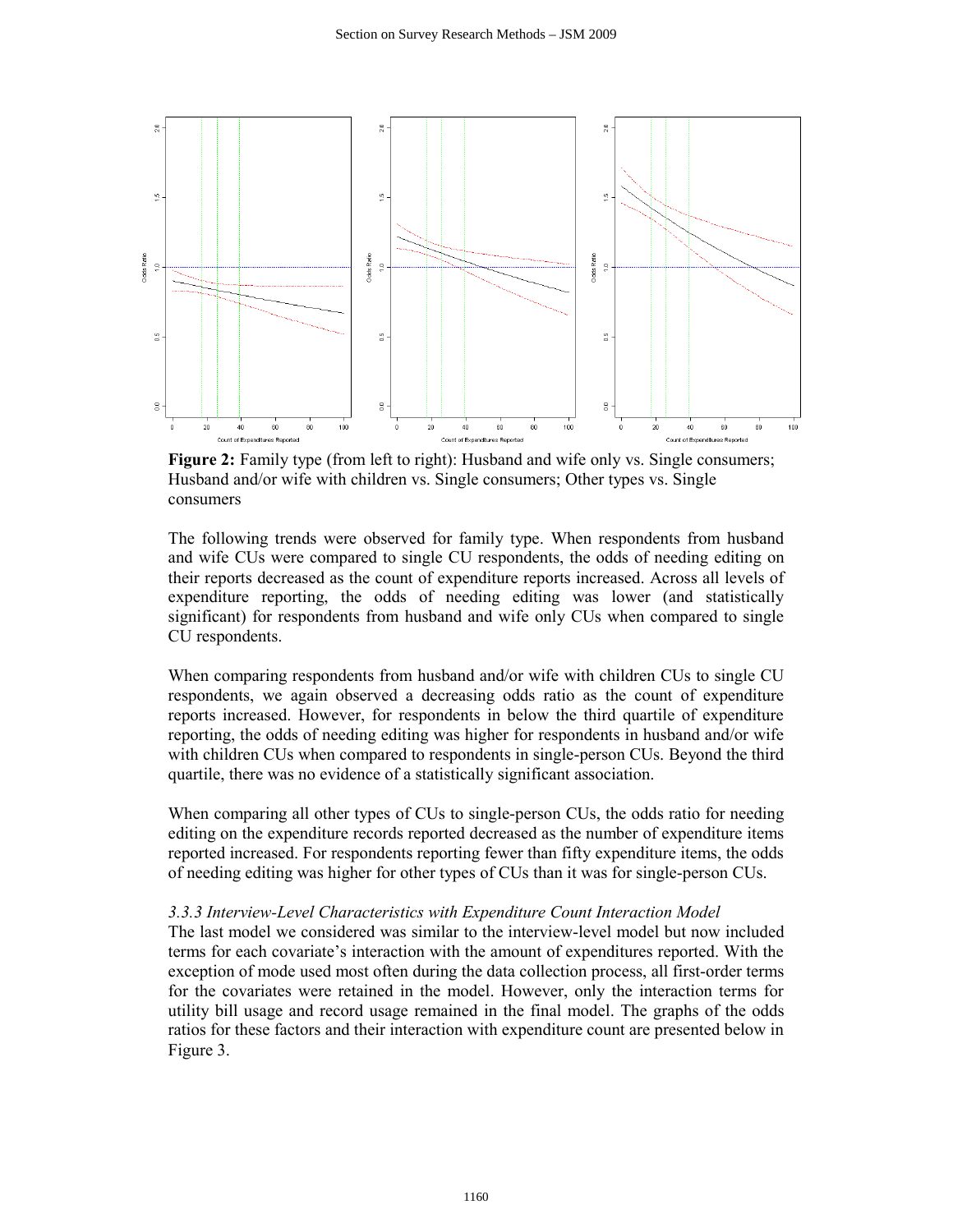

**Figure 3:** Utility bill usage: No vs. Yes (left); General record usage: Mostly to always vs. Occasionally to never (right)

The following trends were observed for utility bill usage. When comparing respondents who did not consult their utility bills during the interview to those respondents that did, the odds of needing editing on their reports increased as the count of expenditure reports increased. At all levels of expenditure reporting, the odds of needing editing was higher and statistically significant for those who did not consult their utility bills when compared to those that did.

The following trends were observed for general record usage. When comparing respondents who mostly to always consulted some kind of expenditure record to those that occasionally or never did, the odds of needing editing on their reports decreased as the count of expenditure reports increased. At all levels of expenditure reporting, the odds of needing editing was lower and statistically significant for those who mostly to always consulted their records when compared to those that occasionally to never did.

## **4. Discussion**

Given our operational definition of data quality (whether an interview required postcollection data processing in the form of imputation and/or allocation), we found that several respondent, CU, and interviewer level characteristics were associated with poor data quality. In particular, the following respondent-level characteristics were significantly associated with data quality: age, education, Hispanic origin, language, sex, and converted refusal status (Table 2). For the CU-level characteristics, family type, housing tenure, and Census region were significantly associated with data quality (Table 3). Of the interview-level characteristics only final data collection mode and record usage were statistically significantly associated with data quality (Table 4).

The effect of these characteristics was significantly modified when an interaction with the count of expenditure reports was introduced into each of these models (Figures  $1 - 3$ ). On the one hand, some of these results are fairly intuitive. For example, respondents who use records (both general records and utility bill statements) to report expenditures during the interview seem to have better data quality than respondents who do not use such aids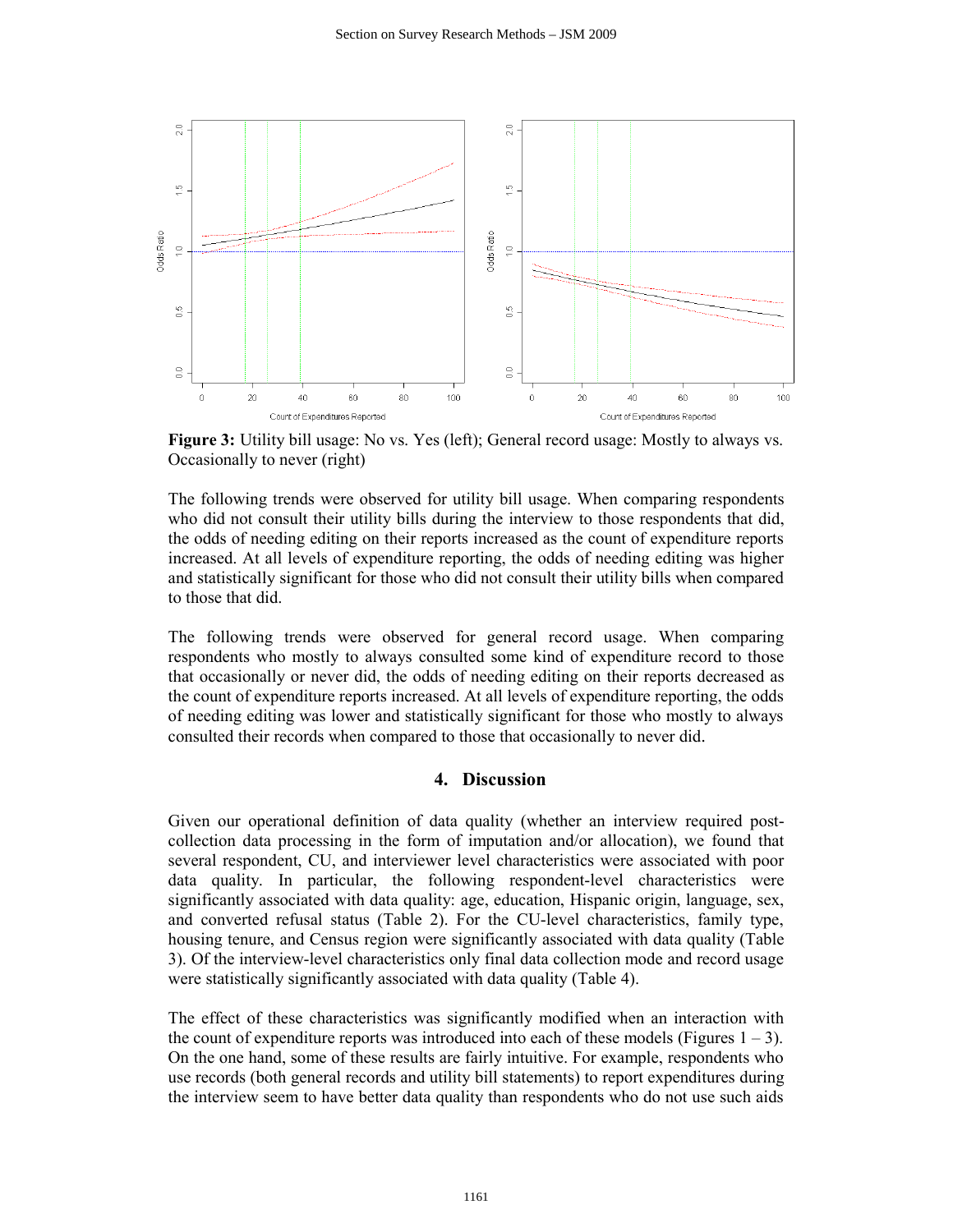and this discrepancy gets larger as the number of expenditure reports increases. On the other hand, some of the findings are not readily explainable. For instance, why the discrepancy between Hispanic and non-Hispanic respondents with respect to their data quality is greater at higher levels of expenditure reporting is not immediately obvious. To explain these types of findings, more systematic assessments of data quality are necessary.

There are some limitations to this research that should be addressed in subsequent analyses. As noted in the introduction, we only use one metric of data quality, whether an interview needed post-collection editing. A complete assessment of data quality should include other dimensions quality from both the TSE and TQM frameworks. Second, we assessed each covariate set in separate models. A natural next step would be to devise a unified model relating all of the various characteristics to data quality. Third, we dichotomized each interview into one of two categories, poor and high data quality, based on the entire set of expenditures inquired about during the CEQ. The entire set accounts for over seventy percent of a typical household's spending. Furthermore, expenditures collected in this interview range from frequently incurred expenses, such as those for housing and utilities, to less frequent expenses, such as those for major appliances and funerals. It is reasonable to assume that expenditure reporting accuracy would vary by the characteristics of the expenditure (e.g., frequency of occurrence, dollar amount), so a next step would be to look at individual expenditure categories or items and assess the quality of those reports. Finally, since the CEQ is a panel survey, it would be interesting to investigate whether the quality of the reports given by a particular CU increased or decreased as their tenure in the panel increased. Studies such as Shields and To (2005) have looked at the concept of conditioned underreporting, i.e., a respondent learning to say "no" to stem questions so that he/she would not get asked a series of follow-up questions, but their assessment was only limited to expenditures during trips.

We acknowledge that the survey community agrees that collecting high quality data is important, but definitions of data quality and conclusions from data quality studies are less likely to be agreed upon. Perhaps a common definition of data quality is not essential because each survey has different objectives and goals, but key elements such as those described in Section 1.2 should be incorporated into every survey practitioner's definition of quality. Another issue is that it is not always clear how to use and address the information learned from data quality studies. One potential use of the type of information presented here is to help shape field procedures. If we concretely identify characteristics of the respondent (or CU, interview) that are associated with poor data quality, then we can disseminate this information to our interviewers so that they can be better prepared to work more closely with these respondents in order to elicit complete and accurate data. As a final note, the CE program is currently investigating alternative approaches to collecting its data. Some of these approaches would potentially result in a massive redesign of the survey and survey procedures (Gonzalez and Eltinge, 2008). Therefore, it is imperative that we understand the survey's current issues related to data quality as these should be first addressed when moving forward with a redesign.

## **5. Acknowledgments**

The views expressed in this paper are those of the authors and do not necessarily reflect the policies of the U.S. Bureau of Labor Statistics. The authors would like to thank Maxine Denniston, John Eltinge, Scott Fricker, Karen Goldenberg, Bill Mockovak,